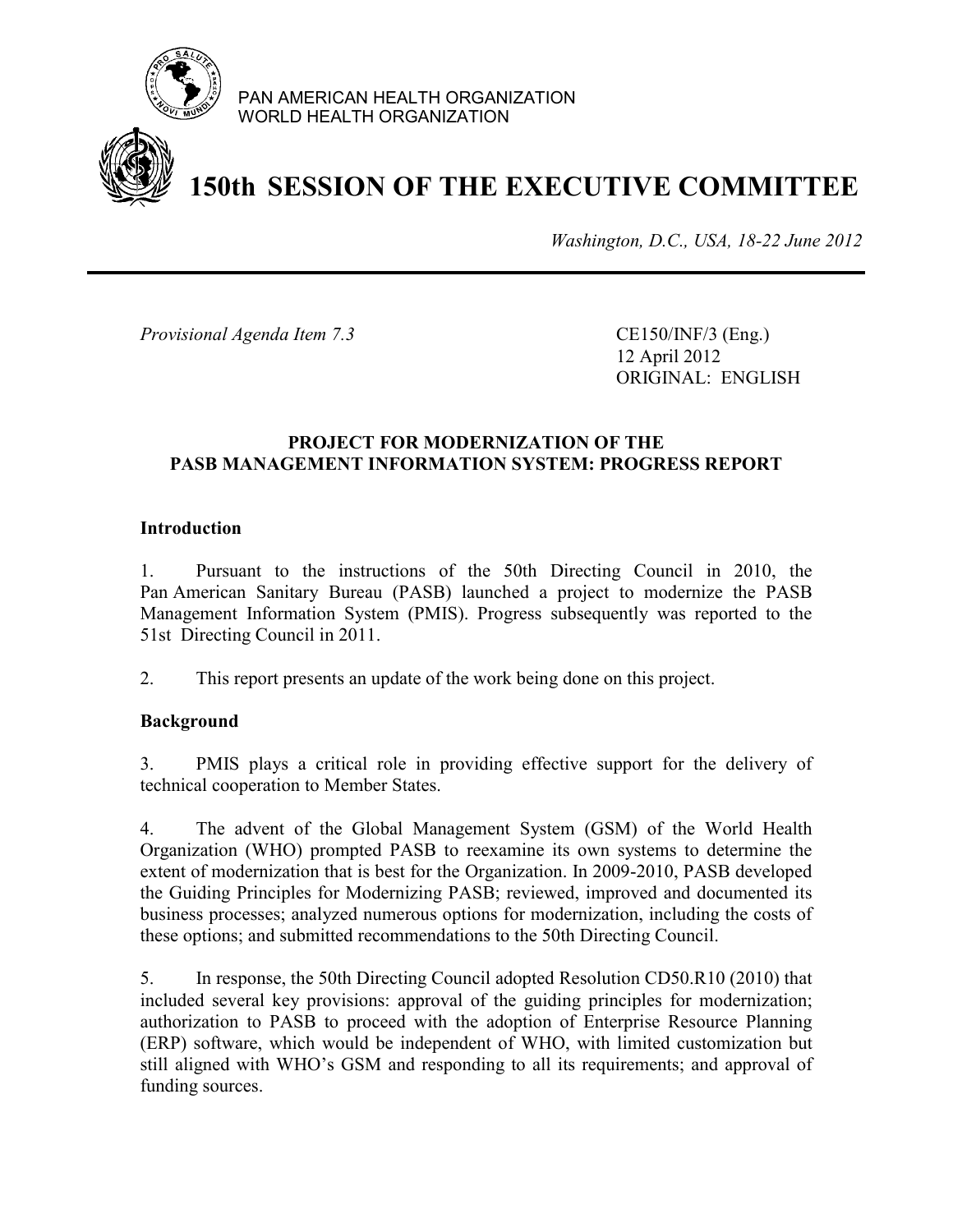CE150/INF/3 (Eng.) Page 2

6. The major goals of the modernization project are to improve: *(a)* accountability for results, *(b)* inter- and intra-agency collaboration, *(c)* availability of information and transparency, *(d)* adaptability, *(e)* coordination with WHO, *(f)* management of financial and human resources, *(g)* procurement operations, *(h)* support for planning and budget processes, *(i)* support for emergency operations, and *(j)* operational effectiveness and efficiency.

7. The scope of the modernization project includes systems that support program management, human resources management, payroll, financial management; and procurement services.

- 8. The current summary schedule for the project is divided into two phases:
- (a) A pre-implementation phase (2011 through 2012), during which PASB has begun the process to: *(i)* prepare detailed project plans; *(ii)* document the business case aligned with a new Management Framework Model (MFM); *(iii)* procure appropriate software; procure the services of a contractor, known as a System Integrator, to assist with system implementation; *(iv)* further simplify business processes and align them to the new MFM and the selected software; and *(v)* begin preparing data for later conversion to the new system.
- (b) An implementation phase, which will comprise two steps. Step 1 will cover 2013 and Step 2 will cover 2014, which will mark the end of the project implementation. Based on input from candidate System Integrators, PASB has adjusted the scope of each implementation step. Step 1 will consist of program management, financial management, and procurement services. Step 2 will consist of human resources management and payroll.

9. The 50th Directing Council (2010) approved this project with an overall budget of US\$ 20.3 million and approved using up to \$10.0 million from the Holding Account to pay for this modernization. PASB will fund the remaining \$10.3 million from other sources.

## **Analysis/Update**

10. The first phase of the project—the pre-implementation phase—has focused on preparation in four major areas. These areas and our progress to date are as follows:

(a) *Put in place the foundation of the project*. The overall project structure is in place and steps were taken to assign a detailed project team for implementation. However, the project team needs to be expanded substantially as the project moves forward. In addition, a readiness assessment was performed by an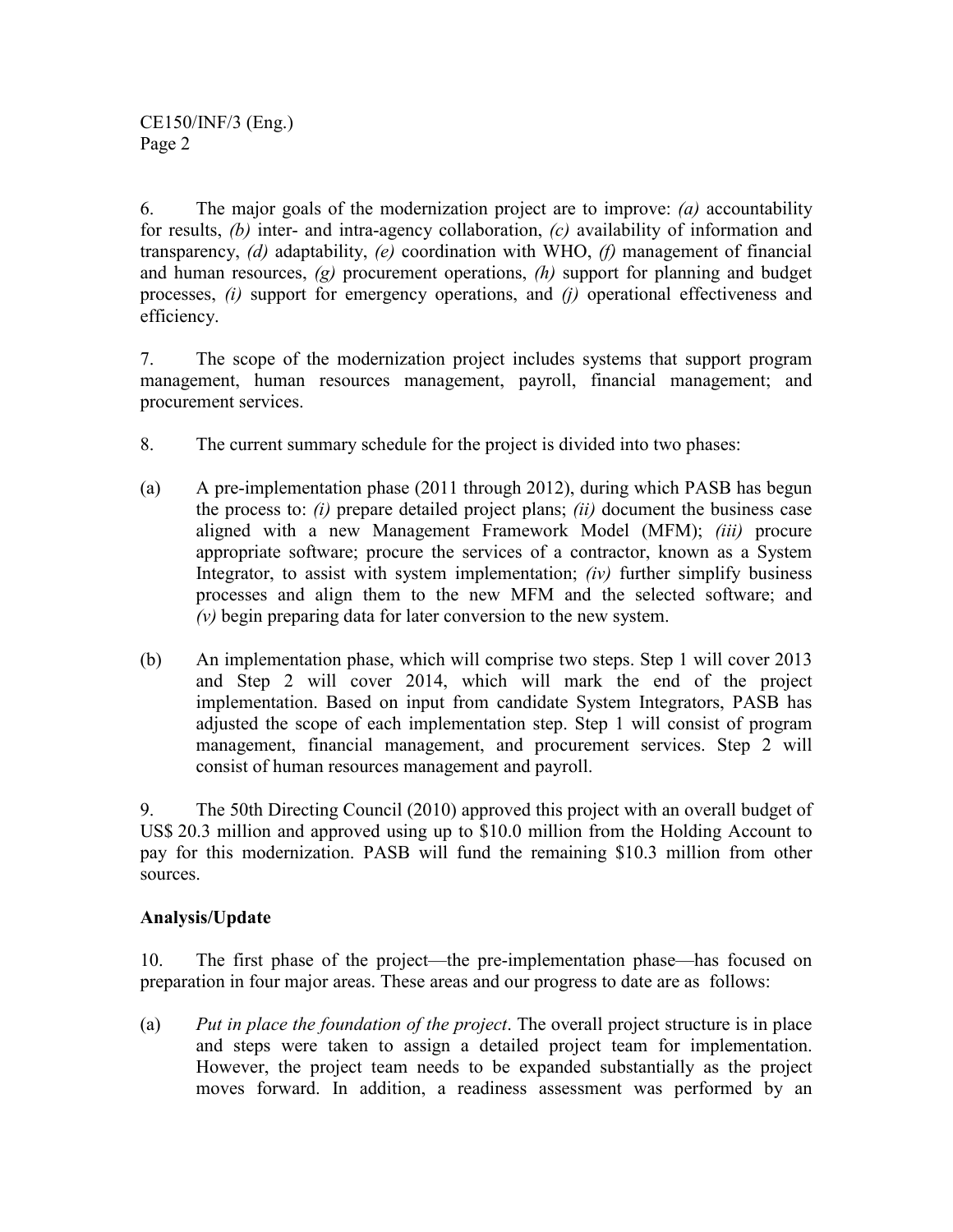independent consultant and that assessment identified critical success factors for the project. PASB is implementing the recommendations of that assessment.

- (b) *Refine business processes*. Business processes continue to be evaluated and opportunities identified. This will be a continuing effort through the end of the project.
- (c) *Acquire software and system implementation services*. A rigorous competitive process was undertaken. The final decision will be based on the ability of the vendors to meet the needs of PASB and the Total Cost of Ownership. Total Cost of Ownership includes software, implementation, and licensing and support costs for a five-year period. PASB is in the final stages of the acquisition process and will reassess software and other project costs prior to making any contractual commitments. Because contract negotiations can result in a significant price adjustment, a final decision will not be made until the end of contract negotiations.
- (d) *Begin preparing legacy data for the new system*. A staff resource has been assigned and work has begun. This will be a continuing effort through the end of the project.

11. During an assessment of the risks to this project at this stage, PASB identified the following three major concerns and has taken the steps indicated to manage risks in these areas:

- (a) The system must meet the needs of the Organization. PASB carefully defined its requirements for the new system and subsequently conducted an extensive evaluation of possible software.
- (b) Costs must be controlled. PASB has undertaken a fully competitive acquisition process for both the software and system implementation support services, which together constitute more than half of the project budget. This process is advised by an outside expert in such acquisitions to ensure we obtain the best possible value. In addition, PASB examined low-cost software solutions and invited smaller, lower cost system implementers to submit proposals for their services. PASB also believes that strong project management will aid in controlling costs throughout the project.
- (c) Project management must be of the highest quality. PASB has reviewed this project with the Audit Committee and hired external, independent oversight to ensure that the project adheres to best project management practices. And, as mentioned above, PASB also engaged an independent consultant to conduct a